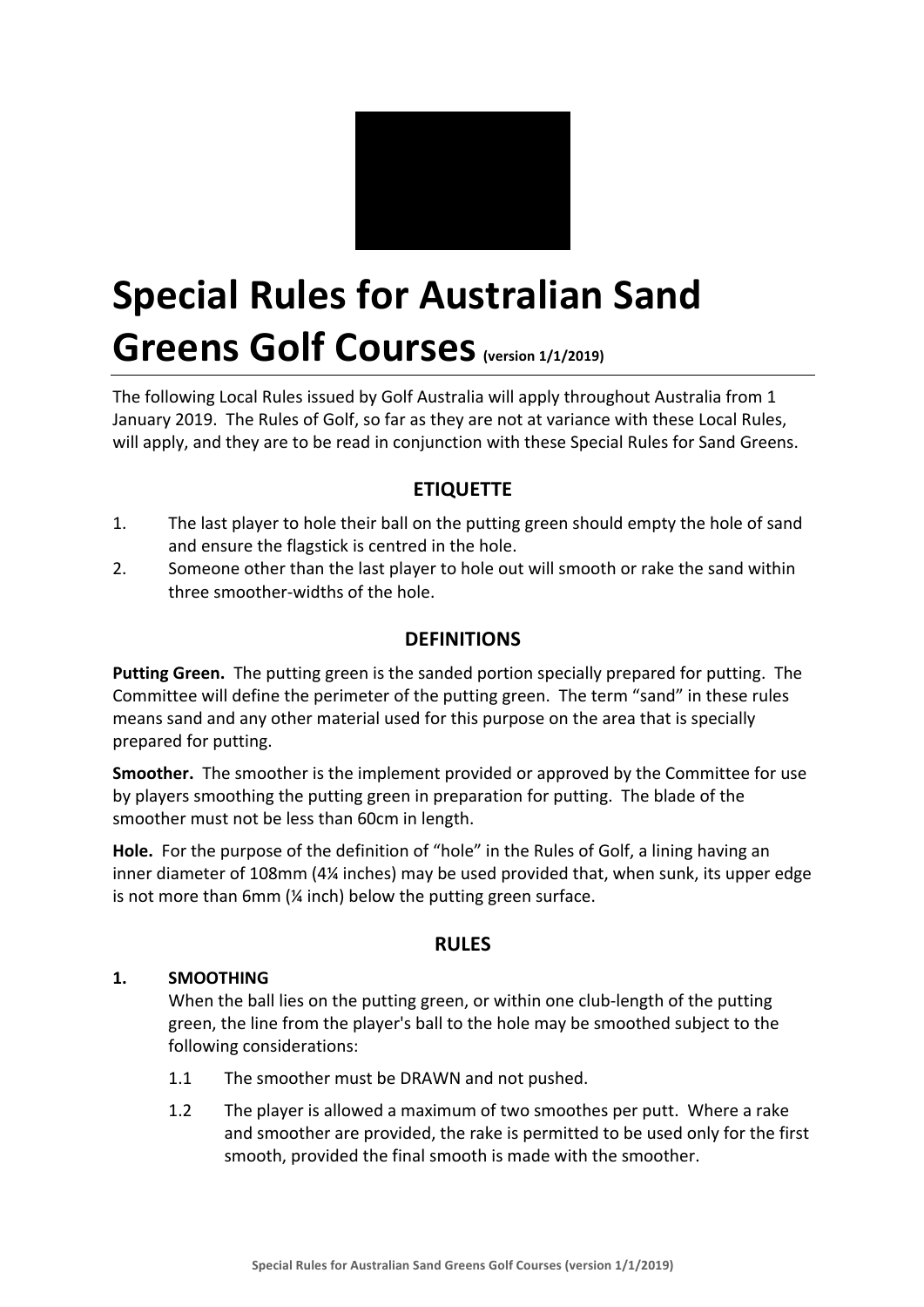#### *1.2.1 Ball on Putting Green*

The putting green must be smoothed in this order (or in the reverse order at the option of the player) and in this way:

- in one consistently weighted and continuous action from a point beyond the spot where the player's ball was lifted to the hole, and
- in the same line at least one club-length beyond the hole.

If the player elects to make a second smooth, the second smooth must be in the reverse direction of the first smooth.

#### *1.2.2 Ball within One Club-Length of Putting Green*

If the player's ball lies within one club-length of the putting green, they may smooth in one consistently weighted and continuous action once from the defined perimeter of the putting green on a line from the ball to the hole, to at least one club-length beyond the hole, or in the reverse order at the option of the player. If the player elects to make a second smooth, the second smooth must be in the reverse direction of the first smooth.

#### 1.2.3 Use of Rake and Smoother

If a rake and a smoother are provided by the club, the rake may only be used for the first smooth, and may be used from the near side of the hole (not from beyond the hole, so as to avoid damage). A second smooth, with the smooth edge, must then be made back in the opposite direction, beyond the hole as in 1.2.1 and 1.2.2 above.

#### *1.2.4 Ball on Putting Green and Near Edge of Green*

If a player's ball lies on the putting green, and their area of intended swing is interfered with by the grass edge, they may take a preferred lie as follows:

- the ball must be preferred to a spot that is off the putting green, and
- is within one club-length of the ball's original position, and
- is no nearer the hole than the ball's original position.
- 1.3 When using a smoother, a ridge or heaping of sand must not be created that could operate to a player's advantage.
- 1.4 The player may be required by another player to remove any ridge or heap of sand without penalty.
- 1.5 If the player's ball is deflected by a ridge of sand at the edge of the smoothed portion, there is no penalty for the ball being deflected and the stroke must not be replayed. However, the player may still be subject to a penalty if they have breached Local Rule 1.3 or 1.4.
- 1.6 The smoother may be used by the player, or any person authorized by them, but the player is responsible at all times for any breach of the Rules or Local Rules.
- 1.7 During the play of a hole, the player is permitted to remove weeds growing on the putting green.